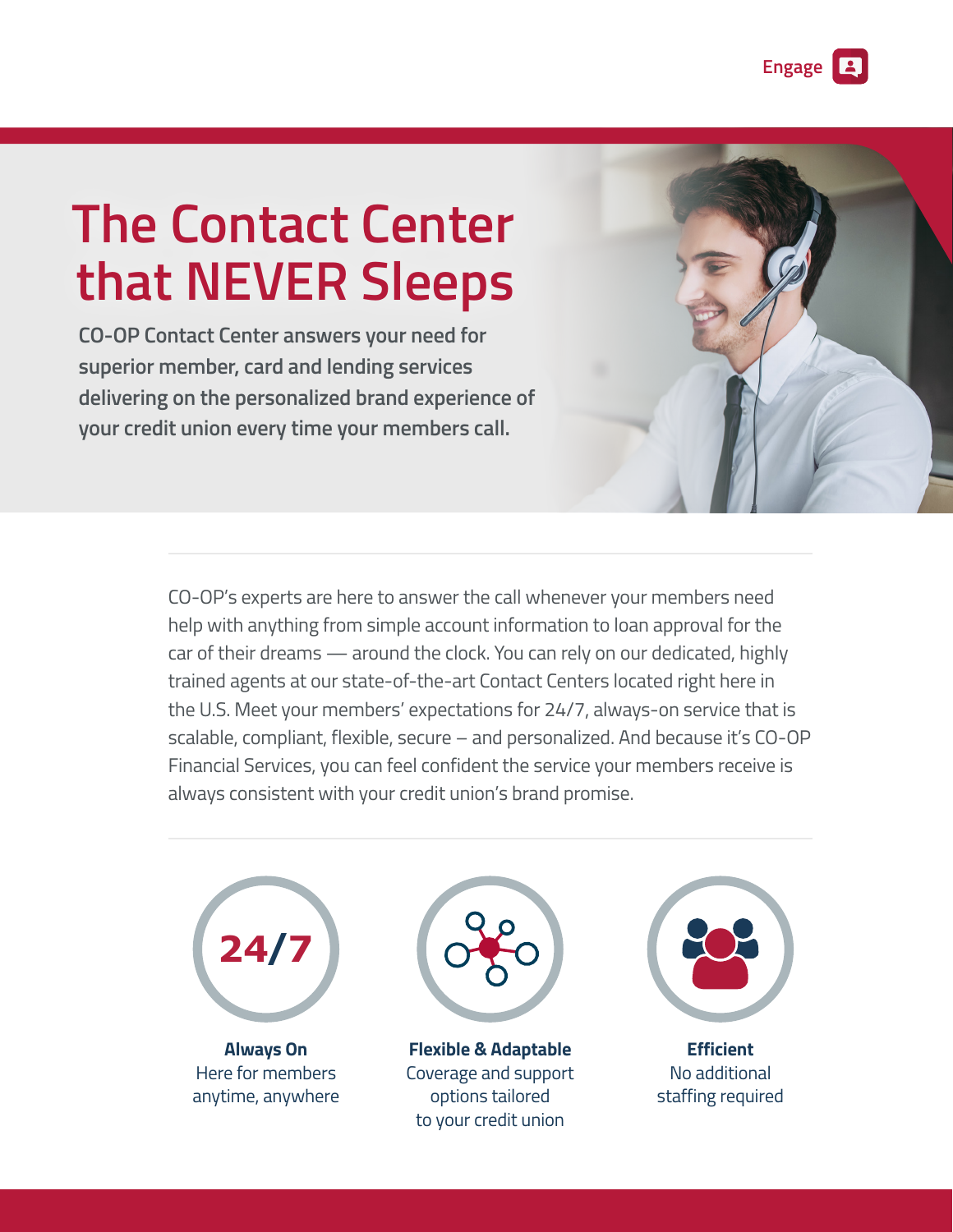# **Exceptional Care for Your Members**



**Our live agents deliver the personalized service members expect from your credit union.** We hire and train staff to create personalized experiences, and provide a comprehensive quality program to ensure consistent service experiences every time.

**CO-OP is the expert in credit union service.** We're created by and for credit unions, which means we bring a deep understanding of your business.

**Solve the operational challenge of providing extended service.** Partnering with us is efficient and effective. Leverage the scale of CO-OP Contact Center to lower operational and labor costs — and expand the accessibility of service.



#### **Stay up to date in an evolving world.**

CO-OP Contact Center manages that change for you. We continually invest in our technology and infrastructure, which means our solutions are flexible, adaptive and always in line with member expectations. For instance, when call hold times are longer than normal, our Courtesy Call Back feature provides your members with a choice to remain on hold for an agent, or opt for a call back, holding their place in line.



## **Focus on strengthening relationships and growing your**

**business.** CO-OP Contact Center allows you to focus on what you do best: handling complex transactions, building relationships with members and growing your business.

# **CO-OP Contact Center Covers a Range of Member Needs**

### **MEMBER SERVICES**

CO-OP Contact Center can act as your primary 24/7 service center, offering the overflow and after-hours transaction services your members need and flexible levels of support to fit your credit union's needs. Customizable servicing integrates to a core system interface for truly seamless service experiences that put members at ease. Highly skilled agents are trained to handle a variety of member concerns with patience and empathy.

#### **With Member Services, CO-OP can provide:**

- Customized greeting and closing messages created specifically for your credit union to provide a seamless experience to members
- Connectivity to credit union member data via a core system interface to the core processor or CO-OP Share Branching to provide a historical reference to members' account activity
- Member verification for secure, seamless integration
- Online access to all CO-OP Contact Center reports for insights into data including service level, call volumes and call types

#### **Members get easy 24/7 access to:**

- Balance inquiries and transfers
- Transaction information
- Loan information, payments and advances
- General account information, such as interest rate, next payment due date, payment amount and maturity date
- Product information loans, deposits, CD, home or mobile banking, bill pay and more.
- Instructional information wire transfer, fee schedule and account disclosures